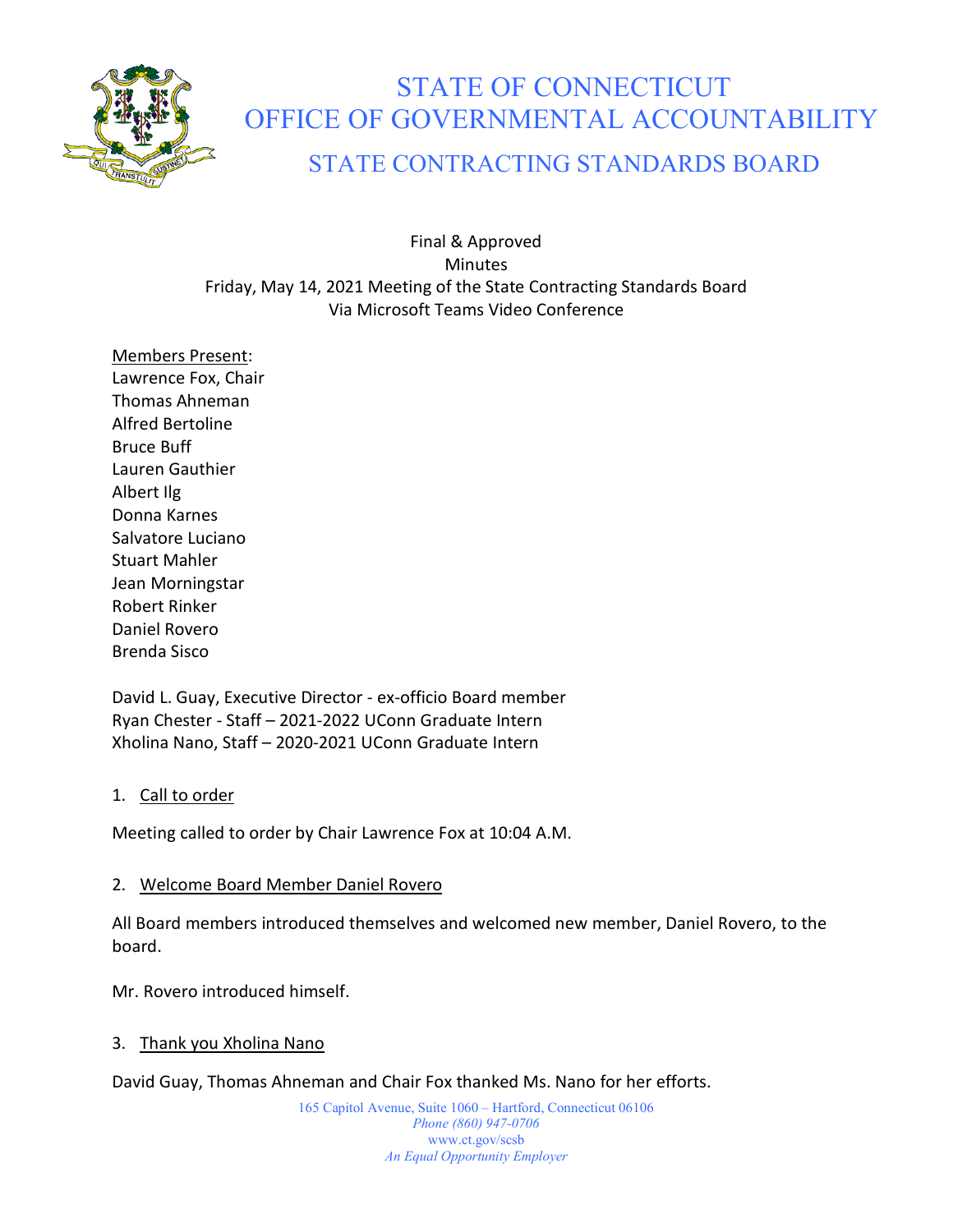Ms. Nano thanked the Board for the opportunity and support.

#### 4. Welcome Ryan Chester

Chair Fox welcomed UConn IPP graduate student intern, Ryan Chester to the Board.

Mr. Chester introduced himself.

Chari Fox recognized Albert Ilg for shepherding the UConn graduate intern program.

Lauren Gauthier thanked Mr. Ilg for the program.

Mr. Ilg recommends that the board takes advantage of the source of graduate students coming out of the UConn graduate program in public policy and public administration.

#### 5. Approve the Minutes of the April 9, 2021 Meeting

Motion made by Robert Rinker and seconded Alfred Bertoline to approve the minutes of the April 9, 2021 Board meeting. The following voted in favor: Lawrence Fox, Chair, Thomas Ahneman, Alfred Bertoline, Bruce Buff, Albert Ilg, Donna Karnes, Salvatore Luciano, Robert Rinker, and Brenda Sisco. None voted no. There were abstentions from Lauren Gauthier, Stuart Mahler, Jean Morningstar, and Daniel Rovero.

#### 6. Sec. 4e-36 Contested Solicitations and Awards Subcommittee Report

Subcommittee Chair Robert Rinker reported:

The subcommittee rendered its third decision emanating from an RFP for Health Business Processing Outsourcing from the Department of Social Services.

The first contest was filed more than a year ago from a company called Conduent. In that decision, agreed to by the Department of Social Services, the Department of Social Services agreed to reevaluate the proposals, allowing the proposers to update their references, and to convene a new group of evaluators to evaluate the proposals. This contest addressed the lack of follow up on the part of Department of Social Services concerning a proposer's references. If the proposers' references did not respond to an email from the Department of Social Services the evaluations were given no points.

The second contest was filed by Maximus. The subcommittee reported on that contest last month. Maximus wanted to know how they went from being the first ranked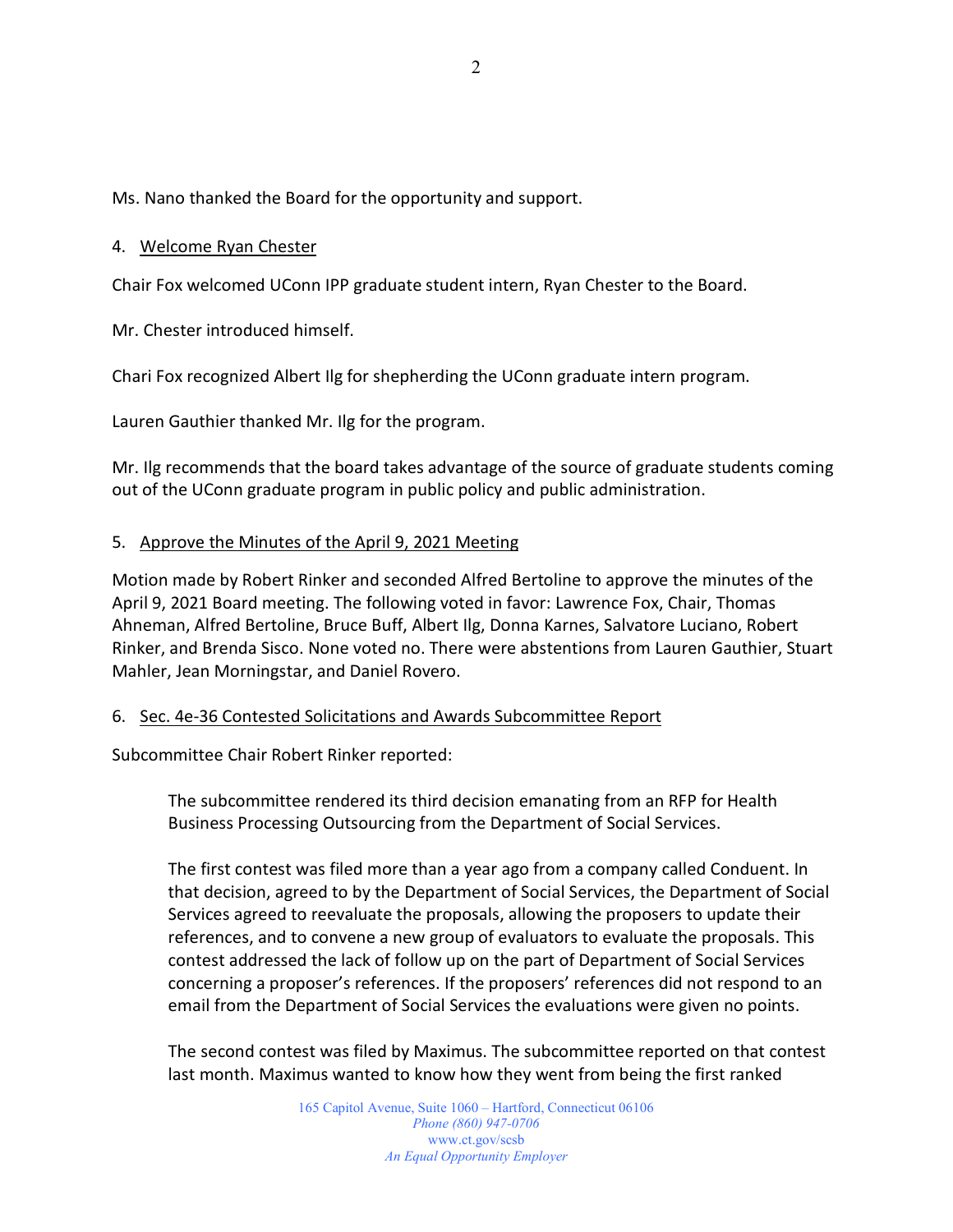proposer a year ago, to not being the top ranked proposer this time. The subcommittee dismissed this contest for it appears that the evaluation conducted this time was consistent with the RFP.

The third contest was filed by The Data Entry Company (TDEC). This contest was filed on March 18, 2021. The subcommittee issued its decision on April 14, 2021. In the first round of evaluations, TDEC was given a Functional Proposal Score. This Functional Proposal Score was then scaled up to a score called a Functional Proposal Scaled Score. DSS then gave TDEC a Cost Proposal Score. The first ranked proposer would be the proposer with highest Functional Proposal Scaled Score added to the Cost Proposal. However, to get a Cost Proposal Score, the proposer had to achieve a minimum of 372 points on the Functional Proposal Score. Both evaluations TDEC failed to achieve the 372 point threshold. So in the first evaluation it should not have been given a Cost Proposal Score and that holds true for the second evaluation as well. While we can sympathize with TDEC over the confusion created by DSS, it is clear that TDEC did not receive the points to move to the Cost Proposal Score of the evaluation. The subcommittee dismissed the contest.

The subcommittee noted that as the Department of Social Services made the evaluation process more complex, the more likely bidders were to became confused and contest.

Mr. Rinker thanked Bruce, Stu, David and Xholina for their work in unraveling these contests.

Comments made by Stuart Mahler thanking Mr. Rinker for providing the timeline of the subcommittee meetings. Mr. Maher also commended that a more purposeful process and time be taken by agencies when developing evaluation groups.

Comments made by Chair Fox regarding the purpose of the subcommittee to inform the new member about its processes.

Comments made by Mr. Rinker estimating about half a dozen contests before the subcommittee in the last twelve months. Mr. Rinker provided details about the process and 30 day deadline to render a written decision.

Comments made by Chair Fox about the subcommittee's contested contracts dollar amounts having a wide range and the breakdown of working groups within the Board to organize work.

Question made by Donna Karnes regarding the bidder who brought the initial contest before the subcommittee and term length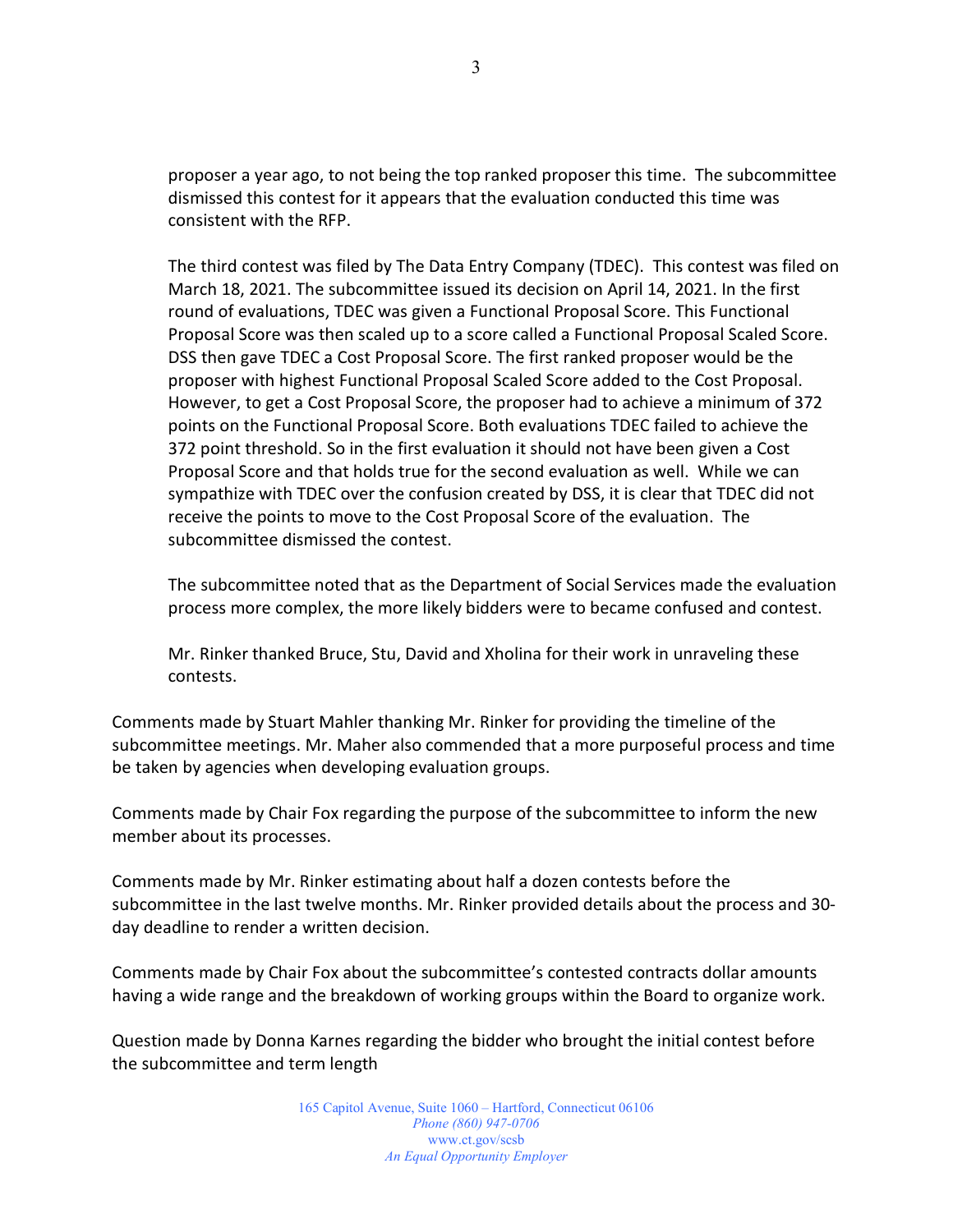Response made by Mr. Rinker explaining the findings related to the issues of missing email responses from references mentioned in the report from that initial contest on the RFP and the term length of the contract.

#### 7. Privatization Contract Committee Report

Committee Chair Lawrence Fox reported that no matters were pending before the Committee.

#### 8. Work Group Reports

a. Report from Audit Work Group

Audit Work Group Chair Thomas Ahneman reported:

On May 14, 2021, the Audit Work Group reviewed and voted to present to the Board in the next general meeting the following audits for acceptance:

- Department of Revenue Services
- Department of Energy and Environmental Protection
- Department of Administrative Service Bureau of Enterprise Systems & Technology (DAS-BEST)
- Department of Emergency Services and Public Protection

The work group is expected to make revisions based on agency feedback to the audit instrument and choose FY2020 agencies to audit during next month's meeting.

The work group has been through roughly 37 agencies and hoping to complete list of all state agencies in 4 years.

Noted that some procurement is being folded into MOUs and MOAs and need to better understand the process that agencies are using them.

Question made by Chair Fox about the difference between MOU and MOA.

Response made by Mr. Ahneman referenced the Department of Education (DOE) identification of how they use each.

Question made by Chair Fox about the competitive nature of MOAs and MOUs.

Response made by Mr. Ahneman indicated that this is a grey area that the work group is incorporating into its corrective measures.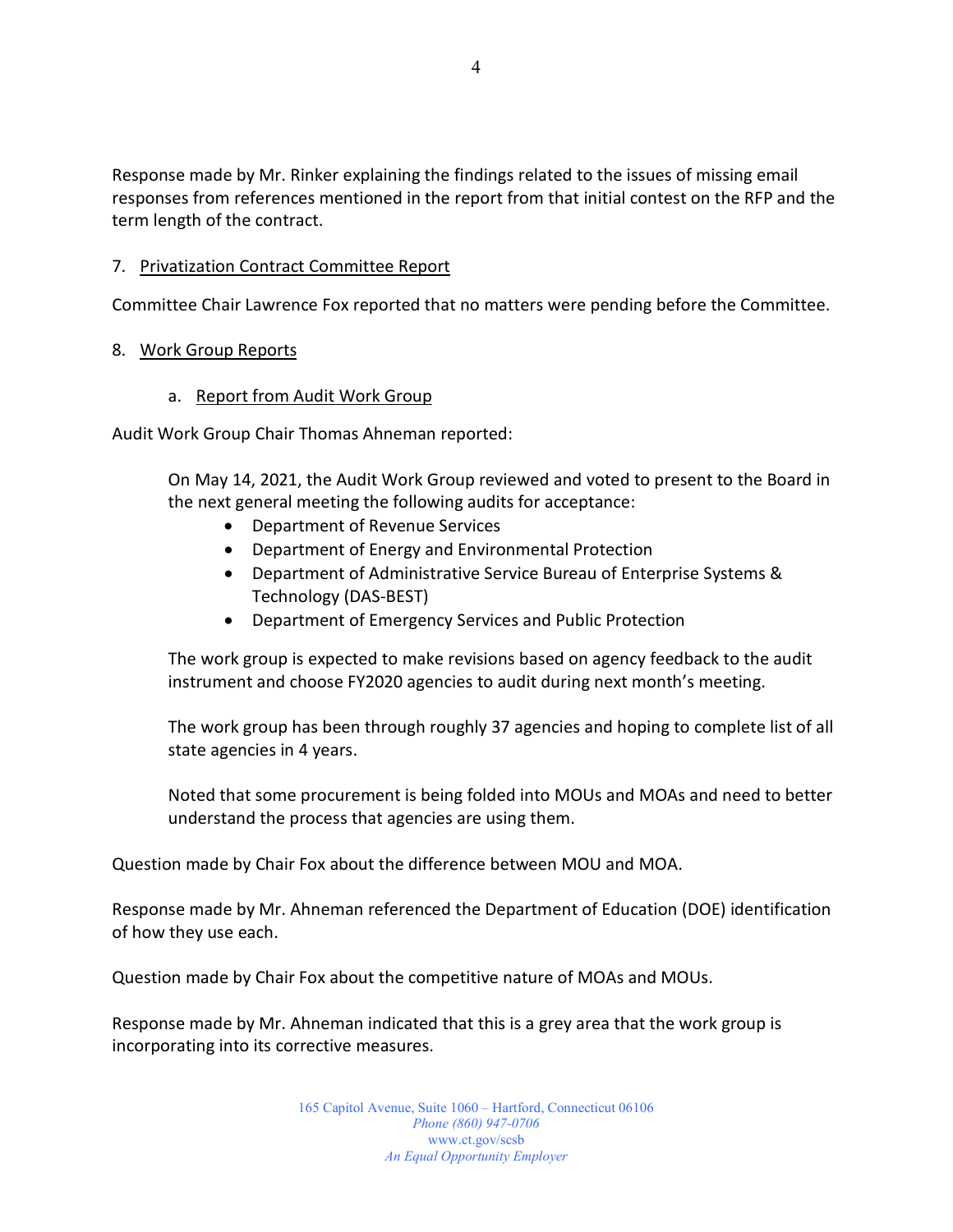Question made by Chair Fox about any records of the number with dollar signs of MOAs and MOUs used by the state.

Response by David Guay indicated this data could be captured, yet unsure of who is presently reporting it.

Question made by Albert Ilg for an example of MOU used.

Response made by Mr. Ahneman listing DAS-BEST.

Question made by Chair Fox Larry about MOAs and MOUs being posted on the State Contracting Portal.

Response made by Mr. Ahneam noting that agencies report using the portal, but unsure if MOAs and MOUs are listed.

Comment made by Chair Fox stating this as an item of interest since state law seeks for competitive processes to procurement, unless waived.

Comments made by Bruce Buff regarding the procurement manual of DOE review by the board in which the board recommended not MOUs or MOAs for external companies.

#### i. Consider acceptance of Department of Labor Compliance Report

Motion made by Robert Rinker and seconded by Thomas Ahneman to accept the report of the Department of Labor. All voted in favor.

### ii. Consider Acceptance of the Connecticut Insurance Department (CID) Compliance Report

Motion made by Robert Rinker and seconded by Jean Morningstar to accept the report of the Department of Labor.

Comments made by Chair Fox requesting information about 3-year procurement plan.

All voted in favor.

#### b. Report from the Data Analysis Work Group

Data Analysis Group Chair Alfred Bertoline reported no new business was pending before the workgroup.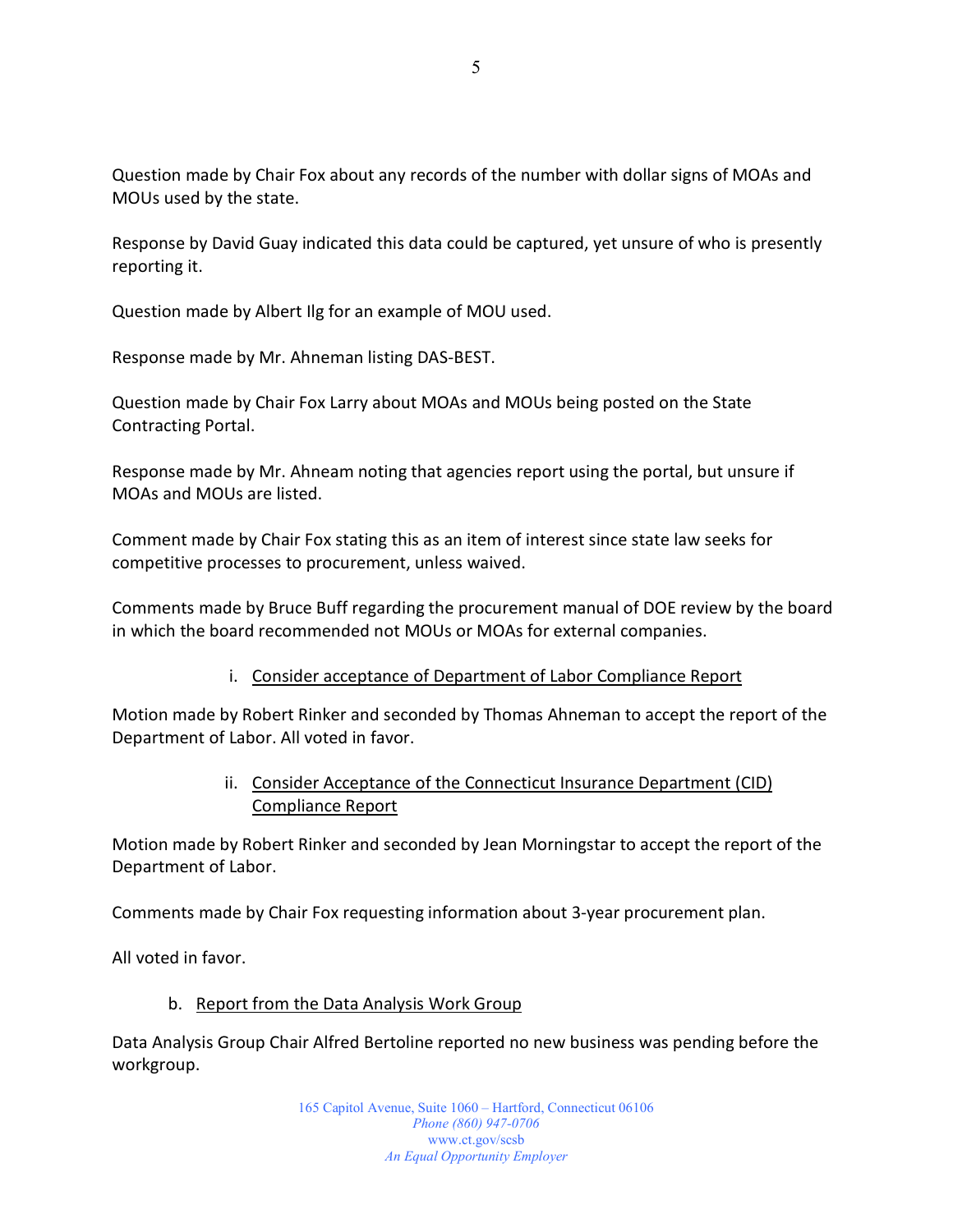#### c. Report from the Regulation Work Group

Executive Director, David Guay reported that the original regulations were submitted in 2016, and after a meeting with OPM this past week, there is more movement on this. The regulations have been scaled back from the original version to meet the needs of the Board and address the feedback received from OPM.

Question made by Chair Fox about any actions and next steps the Board needs to take.

Response made by Mr. Guay about the process the revised regulation language must take before it becomes operable.

#### 9. Legislative Update

Executive Director, David Guay reported the following four bills of interest:

Substitute for Raised S.B. No. 920 AN ACT CONCERNING PUBLIC-PRIVATE PARTNERSHIPS. As of Tuesday, 5/11/21 it has been tabled for the Calendar, Senate. Section 4 is no longer in the bill, which is the section that would have removed the Board thru Sec 4-16 from the approval process.

Substitute for H.B. No. 6194 AN ACT CONCERNING THE COMPETITIVE BIDDING AND OVERSIGHT OF QUASI-PUBLIC AGENCY CONTRACTS. As of 5/4/21 it is tabled for the Calendar, House. The bill creates new transparency in the awarding of quasi-public agency contracts by requiring them to be subject to competitive bidding and subject to oversight by the State Contracting Standards Board.

Substitute HB 6444 AN ACT CONCERNING THE MODERNIZATION OF STATE SERVICES. As of 4/19/2021 it has a Favorable Report, and tabled for the Calendar, House. The bill implements the Governor's budget recommendations in terms of contracting. Such as:

CONTRACTING AFFIDAVITS Generally eliminates requirements that contractors submit documentation (e.g., affidavits and certifications) about their compliance with certain contracting laws and instead requires that they incorporate the applicable requirements into the contracts

§§ 8-11 —SET-ASIDE PROGRAM Revamps program's eligibility requirements by requiring that for-profit entities be certified with the federal SBA to participate in the program

§ 12 — COMPETITIVE BIDDING WAIVERS Clarifies DAS commissioner's authority to waive competitive bidding requirements

§ 13 — REVERSE AUCTIONS FOR SERVICES Allows use of reverse auctions to purchase services other than construction or construction-related services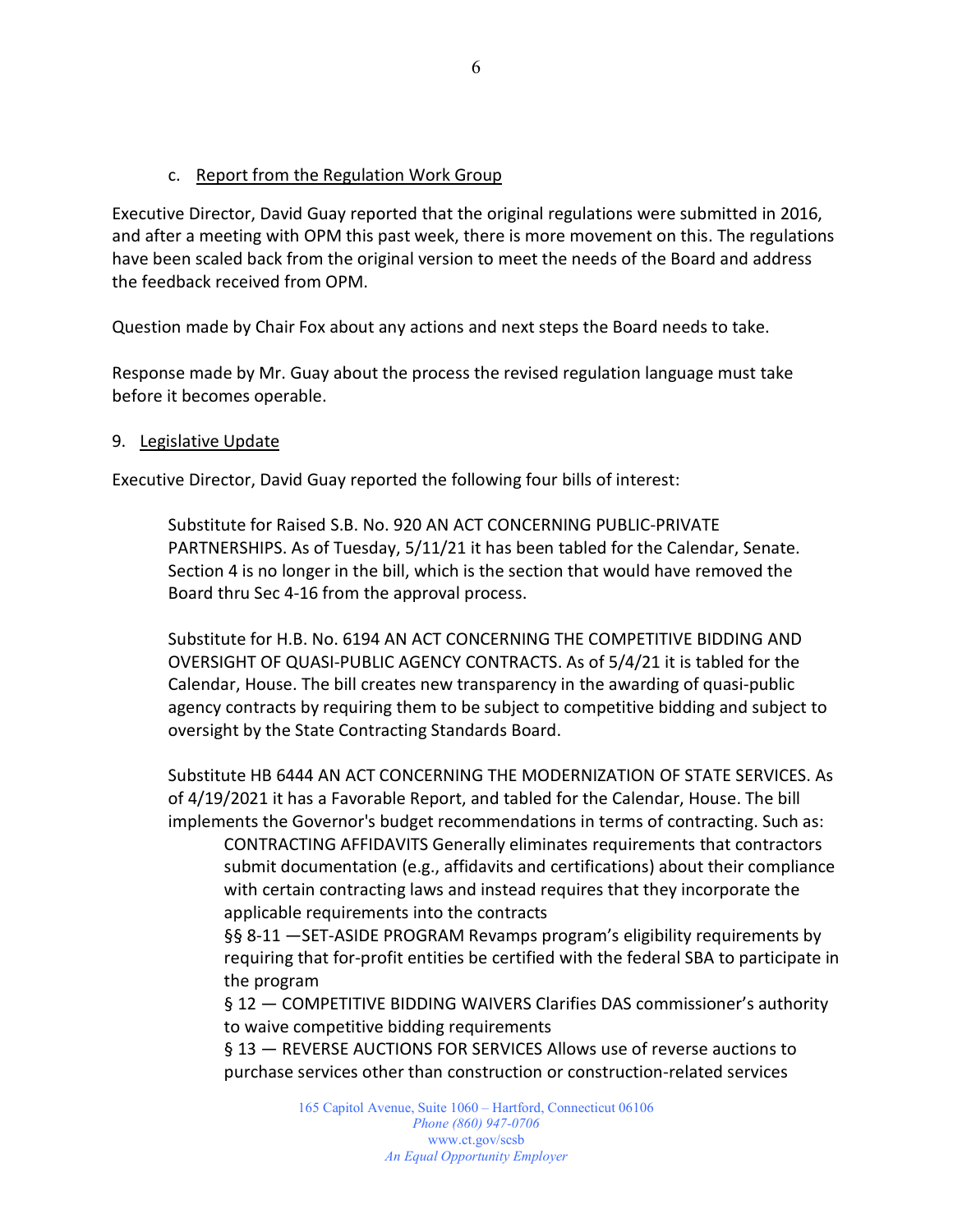§ 14 — PRE-MARKET PRODUCT TESTING BY STATE AGENCIES Expands the types of eligible businesses and products eligible for pre-market testing by state agencies

§ 15 — PURCHASES FROM EXISTING CONTRACTS Expands the state's "piggyback" purchasing authority to include purchases from contracts with another state agency or branch; allows agencies to make these purchases directly if approved by DAS

§ 16 — STATE INSURANCE AND RISK MANAGEMENT BOARD Reduces the board's size from 13 members to 10 and makes conforming changes

§ 17 — BUSINESS ACTIVITIES CONDUCTED ONLINE Allows state and quasi-public agencies to conduct certain business activities electronically

§ 18 — INFORMATION AND TELECOMMUNICATION SYSTEMS STRATEGIC PLAN Requires that DAS's annual information and telecommunication systems strategic plan include standards for digital identity verification §§ 19-25 — ELIMINATED REPORTING REQUIREMENTS Eliminates various reporting requirements

Substitute for Raised S.B. No. 1076 AN CONCERNING PUBLIC-PRIVATE PARTNERSHIPS AND PRIVATIZATION OF STATE SERVICES AT THE UNIVERSITY OF CONNECTICUT HEALTH CENTER. As of 4/15/2021 its Senate Calendar Number 287. The Bill requires The University of Connecticut Health Center to obtain the approval of the General Assembly prior to soliciting bids or a request for proposals for a privatization or public-private partnership contract.

Chair, Lawrence Fox reported:

The Board has testified before the Appropriations Committee in favor for more funding to add five more positions. The Appropriations Committee recommendation for a budget did add those positions.

Chair Fox met with the Governor's Office and OPM Secretary to provide them a better understanding of the Board's needs. Chair Fox had a second meeting with the Speaker of the House, Matt Ritter, regarding the same topic. Both meetings were successful.

Of note, included in the proposed bill expanding oversight of quasi-public agencies, is a fiscal note for a Chief Procurement Officer.

Comment made by Donna Karnes volunteering to schedule a meeting with Senate Majority Leader Bob Duff about the proposed bills.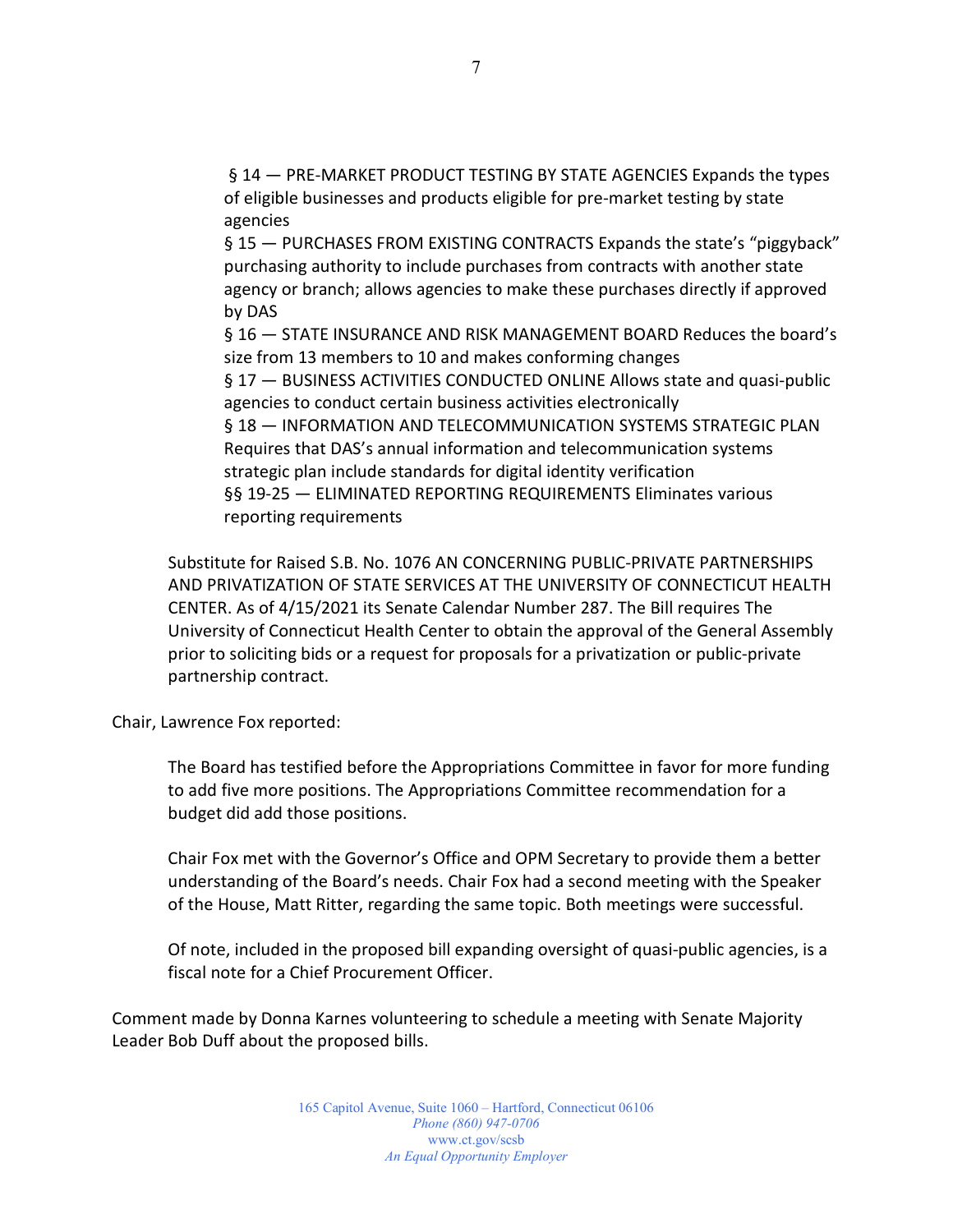Comment made by Lauren Gauthier regarding her communication with House Minority Leader, Vincent Candilora about the Board's legislative areas of interest.

#### 10. Other business

Executive Director, David Guay reported:

The Capital Regional Development Authority's General Counsel contacted the Board on April 19, 2021 for advice on a possible unqualified perspective bidder based on a settlement with the State Elections Enforcement Commission for unauthorized political contributions (sec 4e-34). The Board may find this possible after a hearing based on the type of settlement reached. Since the settlement agreement is public, a different potential bidder could bring it to the Board under 4e-36 subcommittee.

Comment made by Chair Fox expressing his direction to Mr. Guay on to lead the investigation on this inquiry.

Question made by Albert Ilg seeking an update on the State Pier in New London, the Seabury consulting payments, and any action by legislators from the area?

Response made by Mr. Rinker to Mr Guay's report providing more context of the issue of political contributions from the Board's past work on the Dillion Stadium report and the outcome of that case where CRDA entered a contract with the City of Hartford and not the sports group.

Question made by Chair Fox for any updates regarding Mr. Ilg's previous questions.

Response made by Mr. Guay regarding the Board's meeting request which was deferred by Mr. Satnick to the Connecticut Port Authority (CPA).

Response made by Lauren Gauthier about additional actions being taken like requests for more funding to move the project along, potential press event with President Biden, and the legislative bills in queue.

Question made by Mr. Ilg seeking an update on Seabury Capital payments and comments regarding following this issue further.

Response made by Lauren Gauthier about an open investigation of the CPA by the Attorney General's Office, unsure if it involves Seabury Capital payments or prior board member's involvement in the process. Clarified for the board that the redacted pages were from Gateway's business plan in their RFP response.